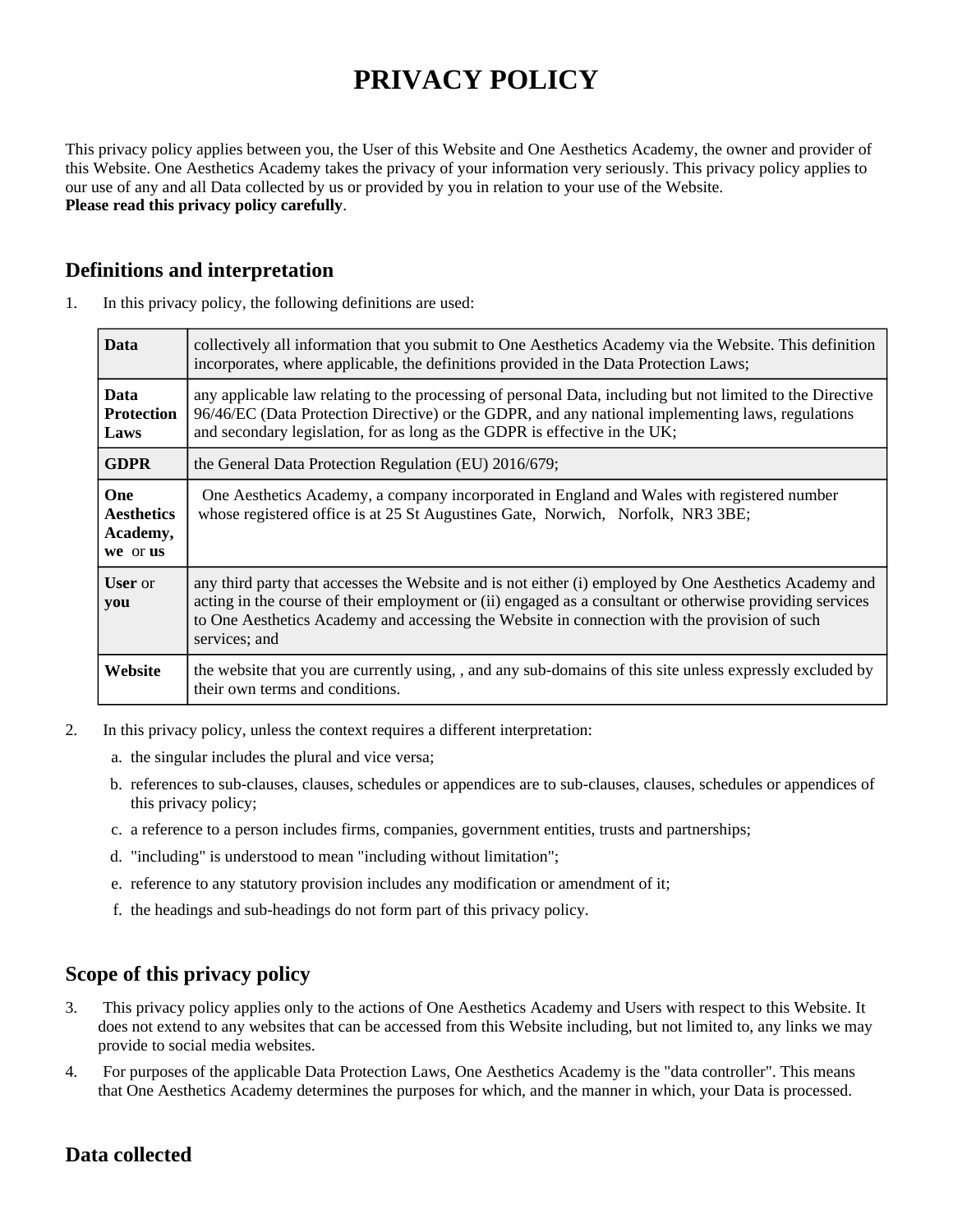- 5. We may collect the following Data, which includes personal Data, from you:
	- a. name;
	- b. gender;
	- c. contact Information such as email addresses and telephone numbers;
	- d. treatmentplan;

in each case, in accordance with this privacy policy.

#### **How we collect Data**

- 6. We collect Data in the following ways:
	- a. data is given to us by you ; and
	- b. data is collected automatically.

## **Data that is given to us by you**

- 7. One Aesthetics Academy will collect your Data in a number of ways, for example:
	- a. when you contact us through the Website, by telephone, post, e-mail or through any other means;
	- b. when you register with us and set up an account to receive our products/services;
	- c. when you make payments to us, through this Website or otherwise;
	- d. when you use our services;

in each case, in accordance with this privacy policy.

## **Data that is collected automatically**

- 8. To the extent that you access the Website, we will collect your Data automatically, for example:
	- a. we automatically collect some information about your visit to the Website. This information helps us to make improvements to Website content and navigation, and includes your IP address, the date, times and frequency with which you access the Website and the way you use and interact with its content.

## **Our use of Data**

- 9. Any or all of the above Data may be required by us from time to time in order to provide you with the best possible service and experience when using our Website. Specifically, Data may be used by us for the following reasons:
	- a. improvement of our products / services;
	- b. transmission by email of marketing materials that may be of interest to you;

in each case, in accordance with this privacy policy.

- 10. We may use your Data for the above purposes if we deem it necessary to do so for our legitimate interests. If you are not satisfied with this, you have the right to object in certain circumstances (see the section headed "Your rights" below).
- 11. For the delivery of direct marketing to you via e-mail, we'll need your consent, whether via an opt-in or soft-opt-in:
	- a. soft opt-in consent is a specific type of consent which applies when you have previously engaged with us (for example, you contact us to ask us for more details about a particular product/service, and we are marketing similar products/services). Under "soft opt-in" consent, we will take your consent as given unless you opt-out.
	- b. for other types of e-marketing, we are required to obtain your explicit consent; that is, you need to take positive and affirmative action when consenting by, for example, checking a tick box that we'll provide.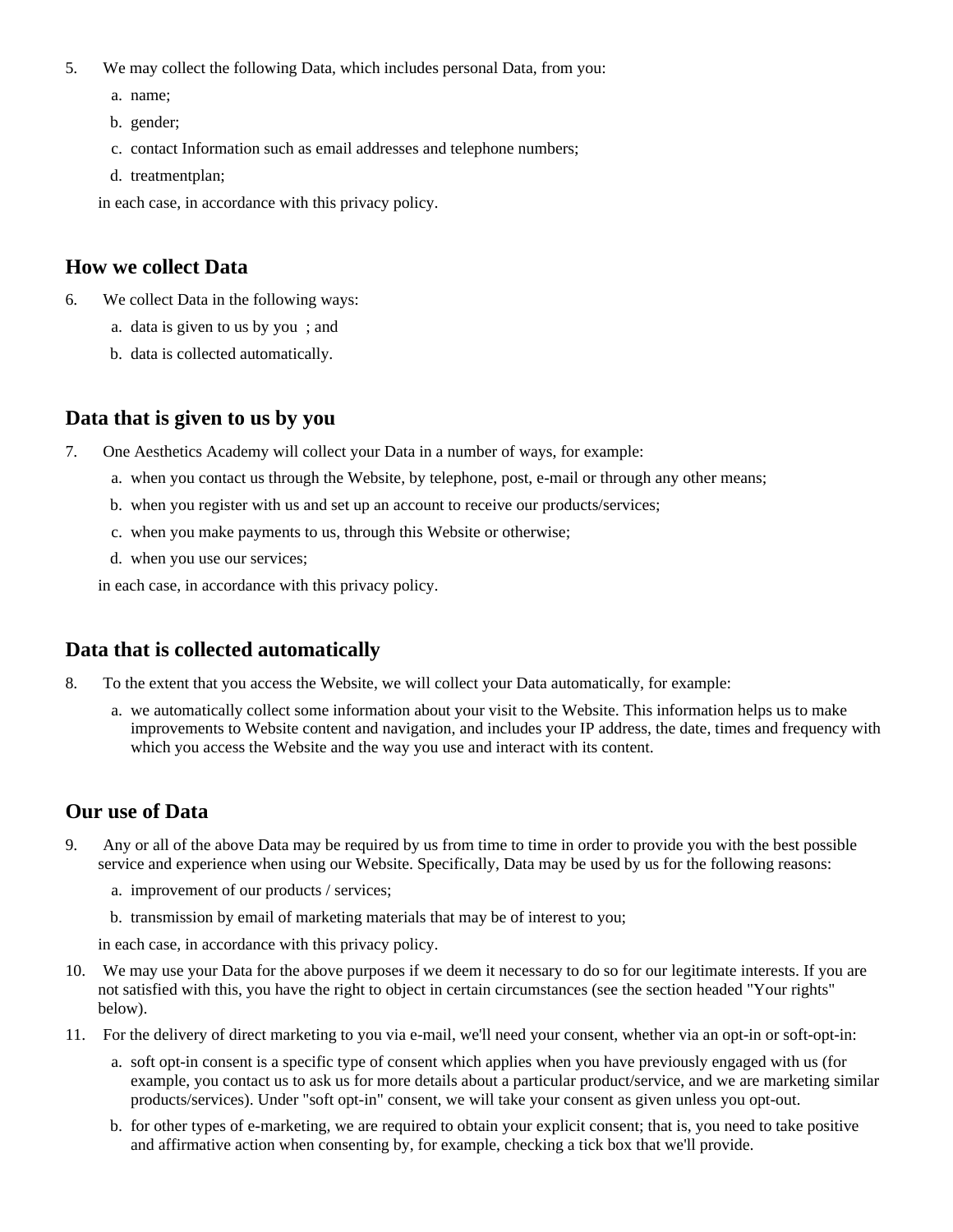- c. if you are not satisfied about our approach to marketing, you have the right to withdraw consent at any time. To find out how to withdraw your consent, see the section headed "Your rights" below.
- 12. When you register with us and set up an account to receive our services, the legal basis for this processing is the performance of a contract between you and us and/or taking steps, at your request, to enter into such a contract.

#### **Who we share Data with**

13. We may share your Data with the following groups of people for the following reasons:

a. our employees, agents and/or professional advisors - to obtain advice from professional aesthetician;

in each case, in accordance with this privacy policy.

## **Keeping Data secure**

- 14. We will use technical and organisational measures to safeguard your Data, for example:
	- a. access to your account is controlled by a password and a user name that is unique to you.
	- b. we store your Data on secure servers.
- 15. Technical and organisational measures include measures to deal with any suspected data breach. If you suspect any misuse or loss or unauthorised access to your Data, please let us know immediately by contacting us via this e-mail address: training@oneaestheticsacademy.co.uk.
- 16. If you want detailed information from Get Safe Online on how to protect your information and your computers and devices against fraud, identity theft, viruses and many other online problems, please visit www.getsafeonline.org. Get Safe Online is supported by HM Government and leading businesses.

#### **Data retention**

- 17. Unless a longer retention period is required or permitted by law, we will only hold your Data on our systems for the period necessary to fulfil the purposes outlined in this privacy policy or until you request that the Data be deleted.
- 18. Even if we delete your Data, it may persist on backup or archival media for legal, tax or regulatory purposes.

# **Your rights**

- 19. You have the following rights in relation to your Data:
	- a. **Right to access** the right to request (i) copies of the information we hold about you at any time, or (ii) that we modify, update or delete such information. If we provide you with access to the information we hold about you, we will not charge you for this, unless your request is "manifestly unfounded or excessive." Where we are legally permitted to do so, we may refuse your request. If we refuse your request, we will tell you the reasons why.
	- b. **Right to correct** the right to have your Data rectified if it is inaccurate or incomplete.
	- c. **Right to erase** the right to request that we delete or remove your Data from our systems.
	- d. **Right to restrict our use of your Data** the right to "block" us from using your Data or limit the way in which we can use it.
	- e. **Right to data portability** the right to request that we move, copy or transfer your Data.
	- f. **Right to object** the right to object to our use of your Data including where we use it for our legitimate interests.
- 20. To make enquiries, exercise any of your rights set out above, or withdraw your consent to the processing of your Data (where consent is our legal basis for processing your Data), please contact us via this e-mail address: training@oneaestheticsacademy.co.uk.
- 21. If you are not satisfied with the way a complaint you make in relation to your Data is handled by us, you may be able to refer your complaint to the relevant data protection authority. For the UK, this is the Information Commissioner's Office (ICO). The ICO's contact details can be found on their website at https://ico.org.uk/.